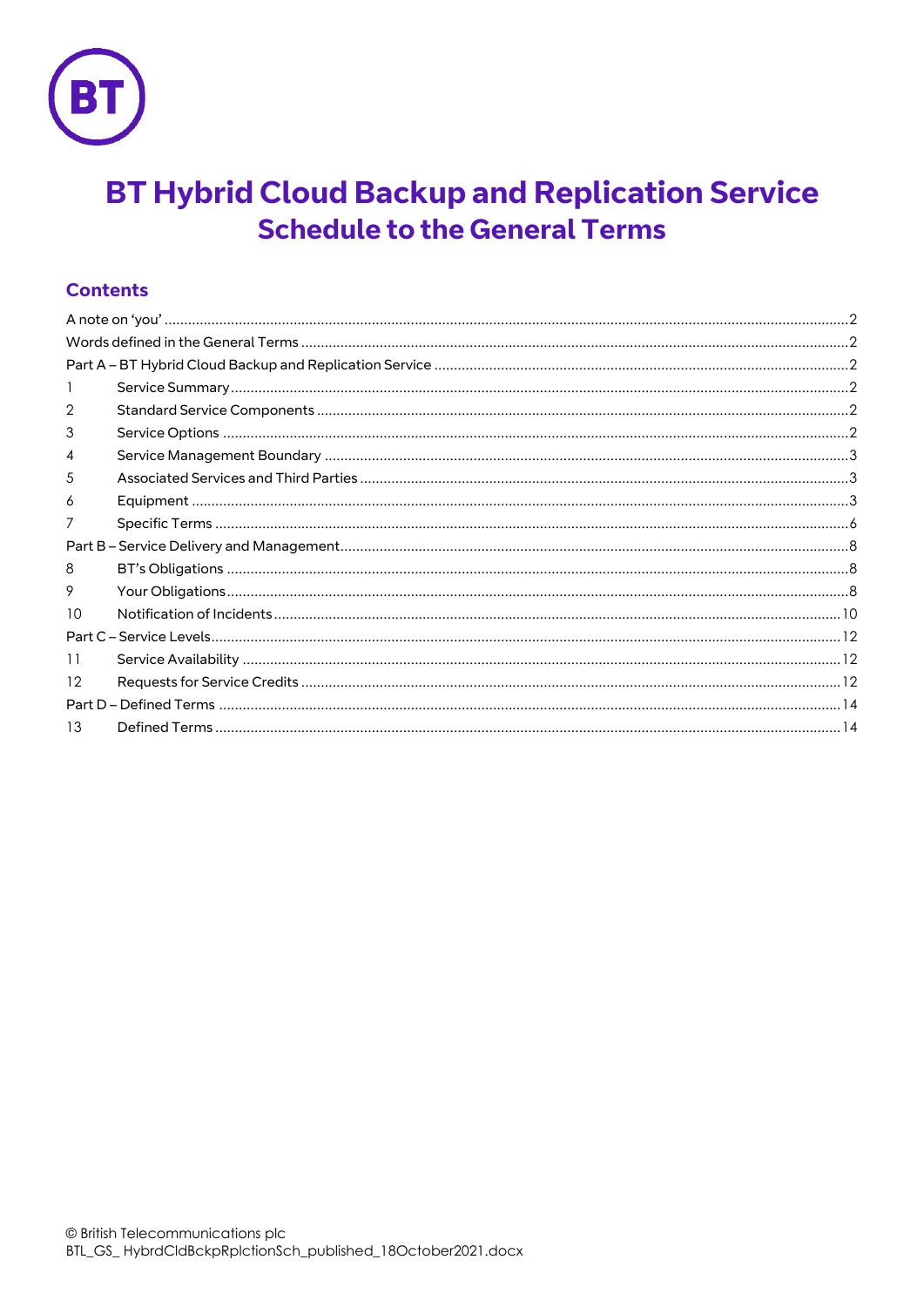

## <span id="page-1-0"></span>**A note on 'you'**

'You' and 'your' mean the Customer.

#### <span id="page-1-1"></span>**Words defined in the General Terms**

Words that are capitalised but have not been defined in this Schedule have the meanings given to them in the General Terms.

## <span id="page-1-2"></span>**Part A – BT Hybrid Cloud Backup and Replication Service**

#### <span id="page-1-10"></span><span id="page-1-3"></span>**1 Service Summary**

BT will provide you with "backup-as-a-service" and/or "disaster recovery-as-a-service" as selected by you in an Order. This enables you to protect your IT environment and data in case of unwanted events or accidents against loss or corruption. As part of the service you are able to create and manage your back up and disaster recovery ("**DR**") policies, and restore data or a service using the BT Data Protection Platform. It comprises:

- 1.1 the Standard Service Components; and
- 1.2 any of the Service Options as set out in any applicable Order,

up to the point of the Service Management Boundary as set out in Paragraph [0](#page-1-6) ("**BT Hybrid Cloud Backup and Replication Service" or "Service"**).

#### <span id="page-1-4"></span>**2 Standard Service Components**

BT will provide you with either or both of the following standard service components ("**Standard Service Components**") in accordance with the details as set out in any applicable Order:

#### 2.1 **Hybrid Cloud Backup Service**:

This component gives you the ability to back up your workloads, hosted at a Site. You may back up to a local repository or offsite in one of the available BT storage services or public cloud storage services, as set out in the Order. You will have access to the BT Data Protection Platform to create and manage your backup and restore jobs ("**Hybrid Cloud Backup"**)**.**

#### 2.2 **Replication Service**:

This component gives you the ability to replicate your running workloads in your production site to a geographically different secondary Site, as set out in the Order. You will have access to the BT Data Protection Platform to create and manage your replication, failover and rollback jobs. (**"Replication Service"**).

#### <span id="page-1-6"></span><span id="page-1-5"></span>**3 Service Options**

BT will provide you with any of the following options ("**Service Options**") as set out in any applicable Order and in accordance with the details as set out in that Order:

#### <span id="page-1-7"></span>3.1 **Managed Service for the Hybrid Cloud Backup Service**

A managed service where BT manages your backup environment on your behalf, in accordance with your written instructions.

## <span id="page-1-8"></span>3.2 **Managed Service for the Replication Service**

A managed service where BT manages your disaster recovery environments on your behalf, in accordance with your written instructions.

#### 3.3 **Customer Premise Equipment**

Servers and storage infrastructure sold by BT to you at a Site to enable the Service.

#### <span id="page-1-9"></span>3.4 **Customer Premise Infra Service**

Infrastructure as a Service provided by BT on a recurring charge and pay per usage basis to enable the Service.

#### 3.5 **Public Cloud Based Storage Repositories**

An option that enables you to store your back up data in a third party public cloud, where such public cloud is an Enabling Service.

## 3.6 **Advanced Reporting Module**

An optional additional portal that provides you with advanced backup and DR reporting and governance facilities.

## 3.7 **Advanced Orchestration Module**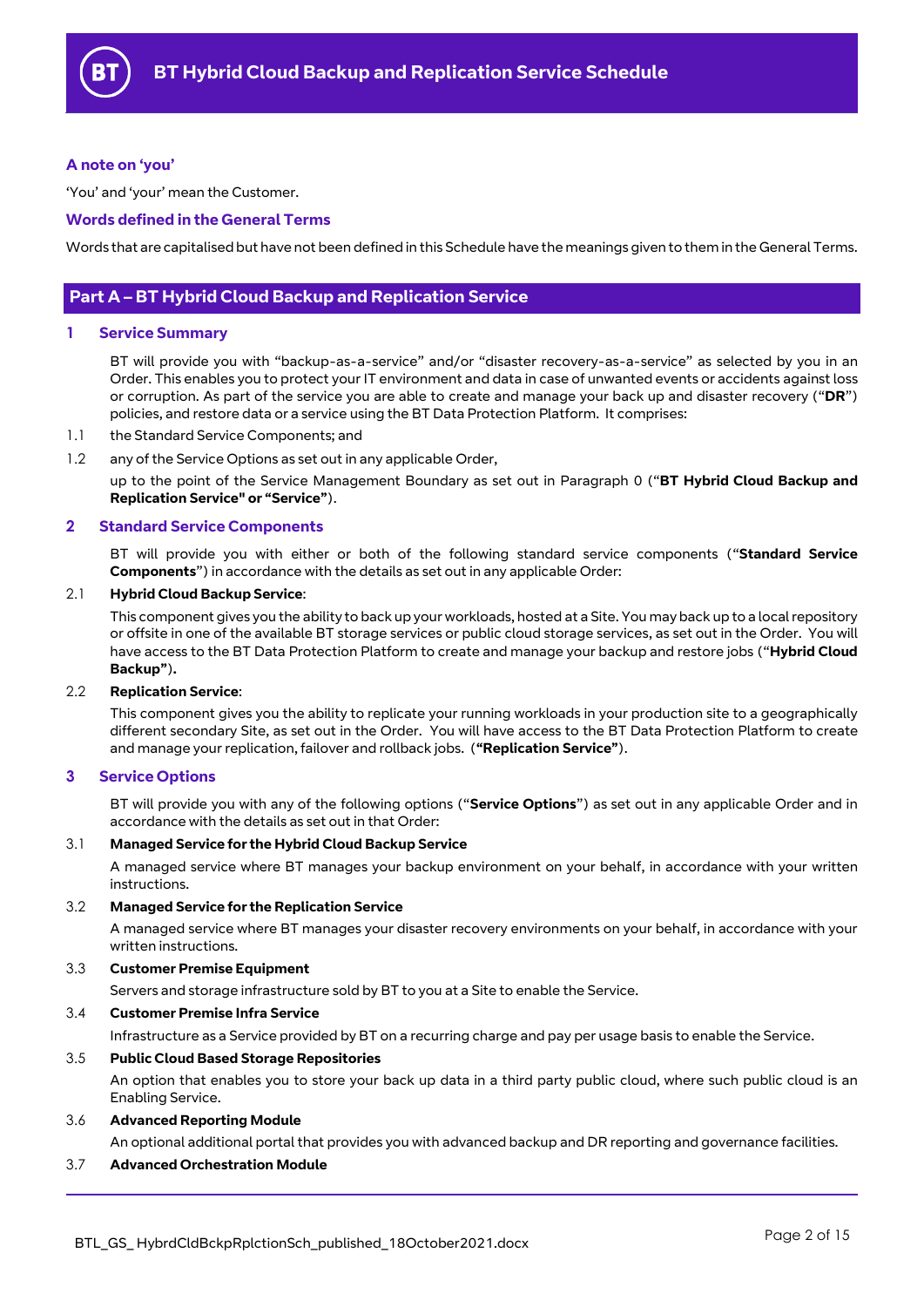

An optional additional portal that enables you to automate your DR scenarios.

#### 3.8 **Professional Services**

BT may provide provisioning, transition and configuration services.

## <span id="page-2-0"></span>**4 Service Management Boundary**

- <span id="page-2-4"></span>4.1 BT will provide and manage the Service in accordance with Parts B and C of this Schedule and as set out in any applicable Order up to the BT Data Protection Platform ("**Service Management Boundary**").
- 4.2 BT will have no responsibility for the Service outside the Service Management Boundary.
- 4.3 BT does not make any representations, whether express or implied, about whether the Service will operate in combination with any Customer Equipment or other equipment and software.
- 4.4 BT will not be responsible for any Incidents related to your Customer Hosting Environment, your operational processes or configurations which you make on the BT Data Protection Platform.
- 4.5 You are responsible for ensuring that your back up and data protection policies and instructions are adequate for your purposes and you acknowledge that BT will act in accordance with your instructions.
- 4.6 You are responsible for the quality and integrity of the data backed up using the Service. BT does not assume responsibility or liability for the quality and integrity of such data.
- 4.7 BT has no control or oversight of the nature of the data that is being stored on the Service or the purpose that you are fulfilling in such storage.
- 4.8 You are accountable for the control of Personal Data uploaded and Processed throughout the Service and this could include any type of Personal Data relating to any Data Subject.

## <span id="page-2-1"></span>**5 Associated Services and Third Parties**

- <span id="page-2-3"></span>5.1 You will have the following services in place, supplied either by BT or by a third party, that will connect to the Service and are necessary for the Service to function and will ensure that these services meet the minimum technical requirements that BT specifies:
	- 5.1.1 Customer Hosting Environment to host Customer Equipment, Purchased Equipment and BT Equipment, if applicable;
	- 5.1.2 Infrastructure-as-a-Service, to be used as offsite storage or failover capabilities for your backup and replication requirements;
	- 5.1.3 Secure connectivity to the Service;
	- 5.1.4 Firewall and port configurations required to run the Service in accordance with BT's instructions; and
	- 5.1.5 Physical and logical security of the Customer Hosting Environment to safeguard against attacks;

#### (each an "**Enabling Service**").

5.2 If BT provides you with any services other than the Service (including, but not limited to any Enabling Service) this Schedule will not apply to those services and those services will be governed by their separate terms.

## <span id="page-2-2"></span>**6 Equipment**

#### 6.1 **Use of BT Equipment and Purchased Equipment**

In relation to BT Equipment, and until title in any Purchased Equipment transfers to you in accordance with Paragraph [6.3.2,](#page-3-0) you will:

- 6.1.1 keep the BT Equipment and Purchased Equipment safe and without risk to health;
- 6.1.2 only use the BT Equipment and Purchased Equipment, or allow it to be used, in accordance with any instructions or authorisation BT may give and for the purpose for which it is designed;
- 6.1.3 not move the BT Equipment or Purchased Equipment or any part of it from the Site(s) without BT's written consent and, including after title in any Purchased Equipment transfers to you in accordance with Paragraph [6.3.2](#page-3-0), you will pay BT's costs and expenses reasonably incurred as a result of such move or relocation;
- 6.1.4 not make any alterations or attachments to, or otherwise interfere with, the BT Equipment or Purchased Equipment, including after title in any Purchased Equipment transfers to you in accordance with Paragraph [6.3.2,](#page-3-0) nor permit any person (other than a person authorised by BT) to do so, without BT's prior written consent and, if BT gives its consent, agree that any alterations or attachments are part of the BT Equipment or Purchased Equipment;
- 6.1.5 not sell, charge, assign, transfer or dispose of or part with possession of the BT Equipment or Purchased Equipment or any part of it;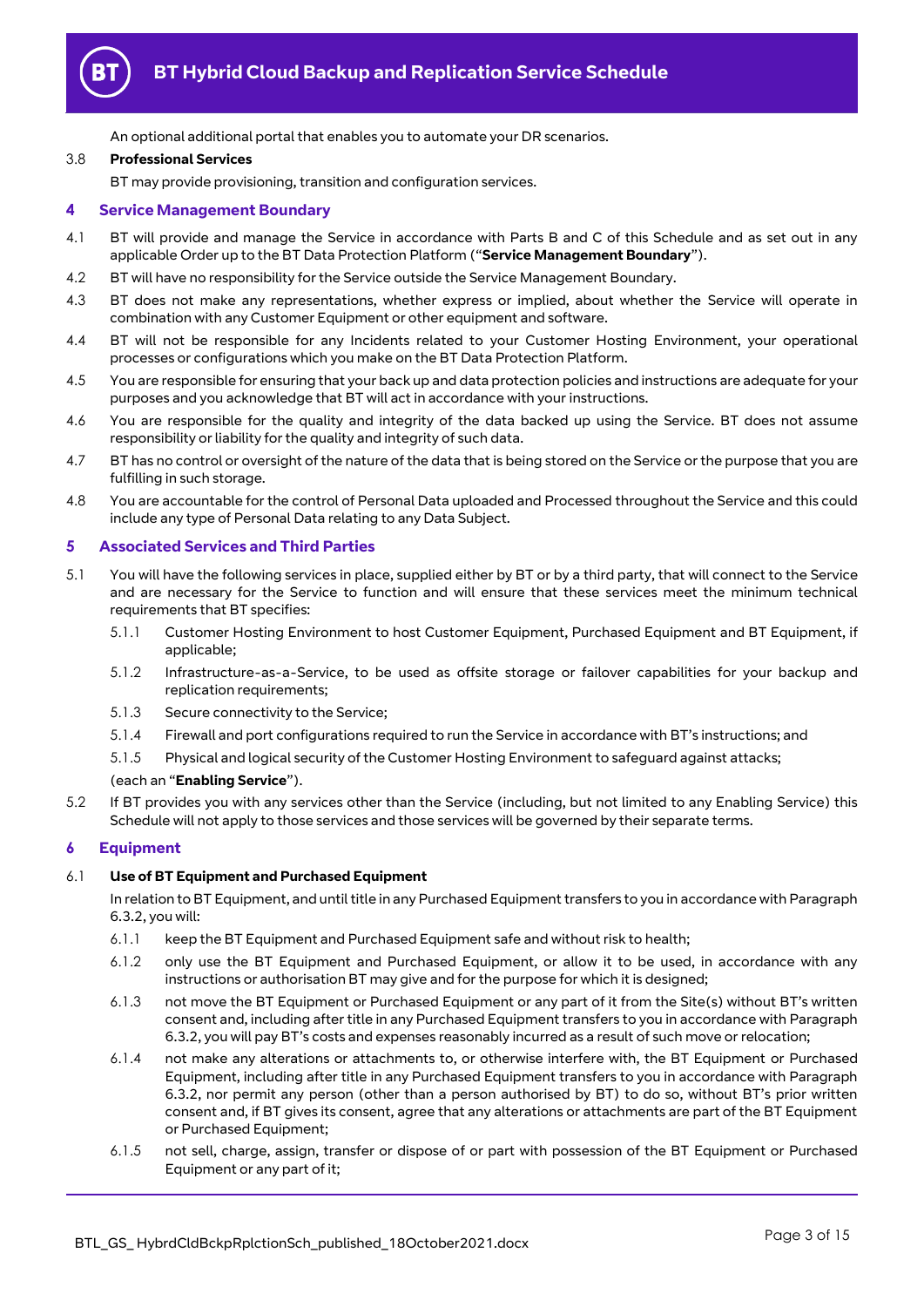

- 6.1.6 not allow any lien, encumbrance or security interest over the BT Equipment or Purchased Equipment, nor pledge the credit of BT for the repair of the BT Equipment or Purchased Equipment or otherwise;
- 6.1.7 not claim to be owner of the BT Equipment and Purchased Equipment and ensure that the owner of the Site(s) will not claim ownership of the BT Equipment or Purchased Equipment, even where the BT Equipment or Purchased Equipment is fixed to the Site(s);
- 6.1.8 obtain appropriate insurance against any damage to or theft or loss of the BT Equipment and Purchased Equipment;
- 6.1.9 in addition to any other rights that BT may have, reimburse BT for any losses, costs or liabilities arising from your use or miss-use of the BT Equipment or Purchased Equipment or where the BT Equipment or Purchased Equipment is damaged, stolen or lost, except where the loss or damage to BT Equipment or Purchased Equipment is a result of fair wear and tear or caused by BT;
- 6.1.10 ensure that the BT Equipment or Purchased Equipment appears in BT's name in your accounting books;
- 6.1.11 where there is a threatened seizure of the BT Equipment and Purchased Equipment, or an Insolvency Event applies to you, immediately provide BT with Notice so that BT may take action to repossess the BT Equipment and Purchased Equipment; and
- 6.1.12 notify any interested third parties that BT owns the BT Equipment and Purchased Equipment.

## 6.2 **BT Equipment**

BT Equipment will remain BT's property at all times and risk in BT Equipment will pass to you upon delivery, whether or not the BT Equipment has been installed.

## 6.3 **Purchased Equipment**

## 6.3.1 **Delivery and Installation of Purchased Equipment**

- (a) You will provide BT with the name and contact details of at least one individual who is responsible for receiving the Purchased Equipment at the Site(s).
- (b) Where a Site is located within the Territory, BT will dispatch any Purchased Equipment for delivery to the applicable Site as set out in any applicable Order.
- <span id="page-3-1"></span>(c) Where a Site is located outside the Territory:
	- (i) you will act as the importer of record, clear the Purchased Equipment through the applicable customs authority in the destination country and be liable for any import tax, duty or excise duty incurred, and, if requested by BT, provide authorisation as soon as practicable, authorising BT or BT's agent to carry out BT's obligations as shipping agent. If you cannot give BT such authorisation, you will fulfil the shipping agent obligations on BT's behalf at your own cost; and  $(ii)$  subject to your compliance with Paragraph [6.3.1\(c\)\(i\):](#page-3-1)
	- - i. BT will deliver any Purchased Equipment to the applicable port of entry in the destination country; or
		- ii. if agreed between both of us in any applicable Order, BT will arrange shipping services to deliver the Purchased Equipment to the final destination address (es) as set out in any applicable Order.
- (d) Where a Site is located within the Territory, if agreed between both of us in any applicable Order, BT will, subject to Paragraph **Error! Reference source not found.Error! Reference source not found.**, in stall any Purchased Equipment at the applicable Site(s), and:
	- (i) test Purchased Equipment to ensure that it is ready for use; and
	- (ii) on the date that BT has completed those tests, confirm to you that the Purchased Equipment is available for you to carry out any Acceptance Tests.
- (e) Where a Site is located outside the Territory, BT will sell you Purchased Equipment and associated installation where required, subject to your compliance with Paragrap[h 6.3.1\(c\)\(i\).](#page-3-1)

## <span id="page-3-0"></span>6.3.2 **Transfer of Title and Risk**

- (a) Where the Purchased Equipment is delivered to a Site that is located within the Territory:
	- (i) title in the Purchased Equipment (except for the Intellectual Property Rights) will pass to you when you have paid for the Purchased Equipment in full;
	- (ii) where BT delivers or installs the Purchased Equipment, risk will pass to you on delivery of the Purchased Equipment, but you will not be liable for any loss or damage that is caused by BT's negligence; and
	- (iii) where BT does not deliver or install the Purchased Equipment, risk will pass to you when you take possession of the Purchased Equipment.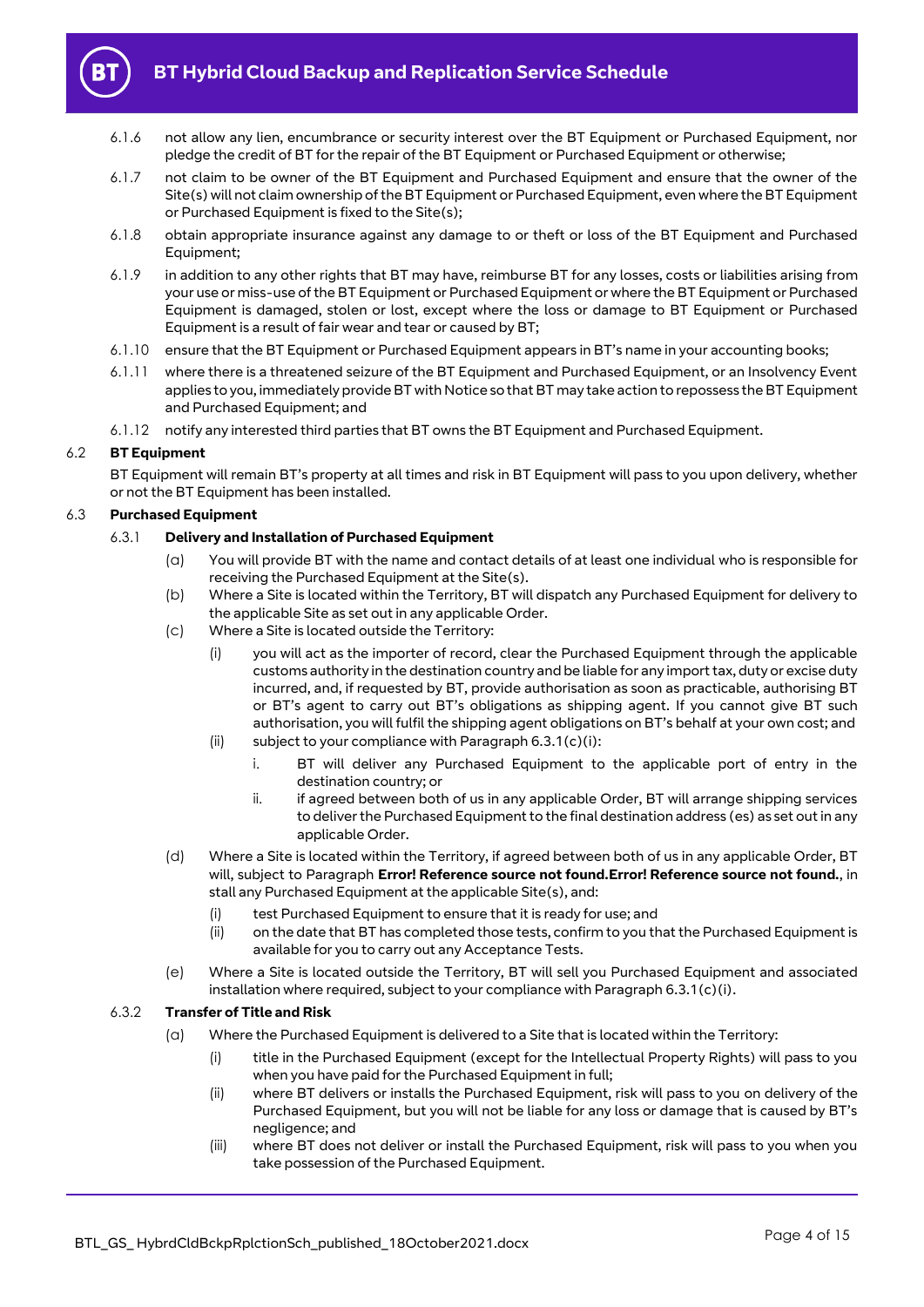

- (b) Where the Purchased Equipment is delivered to a Site that is not located within the Territory:
	- (i) title in the Purchased Equipment (except for the Intellectual Property Rights) will pass to you upon dispatch from the final shipping point in the Territory (or in transit where shipped from outside the Territory); and
	- (ii) risk in the Purchased Equipment will pass to you in accordance with Incoterms® 2020 DAP, but you will not be liable for any loss or damage that is caused by BT's negligence.

#### 6.3.3 **Acceptance of Purchased Equipment**

- (a) Where a Site is located within the Territory, BT will treat the Purchased Equipment as accepted:
	- (i) where BT does not install the Purchased Equipment, when you take delivery or possession of the Purchased Equipment; and
	- (ii) where BT installs the Purchased Equipment, the earlier of:
		- i. the Service Start Date; and
		- ii. where you notify BT in writing that the Purchased Equipment has not passed the Acceptance Tests but that is due to minor Incidents that do not affect the Purchased Equipment's performance, the date of that Notice.
- (b) Where a Site is not located within the Territory, we will treat the Purchased Equipment as accepted on signature for the delivery at the port of entry, or at the final delivery address(es) that BT has agreed with you where BT are shipping the Purchased Equipment.

## <span id="page-4-0"></span>6.3.4 **Warranty**

- (a) If you report to BT in accordance with Paragraph [10](#page-9-0) that there is an Incident in the Purchased Equipment due to faulty design, manufacture or materials, or BT's negligence, BT will, or will arrange for the manufacturer or other third party to, replace or (at BT's option) repair the part affected by, or causing, the Incident free of charge, unless:
	- (i) the Purchased Equipment has not been properly kept, used or maintained in accordance with the manufacturer's or BT's instructions, if any;
	- (ii) the Purchased Equipment has been modified without BT's written consent;
	- (iii) the Incident is due to damage, interference with or maintenance of Purchased Equipment by persons other than BT or a third party authorised by BT;
	- (iv) the Incident is due to faulty design by you where the Purchased Equipment has been customised or integrated into your systems to your design; or
	- $(v)$  the Incident is due to fair wear and tear.
- (b) If requested by BT, you will return the Purchased Equipment affected by an Incident to BT or to the manufacturer or other third party, in accordance with BT's instructions, for repair or replacement in accordance with Paragrap[h 6.3.4\(a\).](#page-4-0)
- (c) BT does not warrant that the Software supplied in accordance with the Contract is free from Incidents, but BT will remedy any defects that materially impair performance (where necessary, by arrangement between both of us) within a reasonable time.

## 6.3.5 **Security**

- (a) You will ensure the proper use of any user names, personal identification numbers and passwords used with the Purchased Equipment, and you will take all necessary steps to ensure that they are kept confidential, secure and not made available to unauthorised persons.
- (b) BT does not guarantee the security of the Purchased Equipment against unauthorised or unlawful access or use.

## 6.3.6 **Software Licence**

On and from the Service Start Date, or, where BT installs any Purchased Equipment, from the date of installation, you will comply with the provisions of any Software licences provided with or as part of any Purchased Equipment.

## <span id="page-4-2"></span><span id="page-4-1"></span>6.4 **WEEE Directive**

- 6.4.1 You will comply with Article 13 of the Waste Electrical and Electronic Equipment Directive 2012 ("**WEEE Directive**") for the costs of collection, treatment, recovery, recycling and environmentally sound disposal of any equipment supplied under the Contract that has become waste electrical and electronic equipment ("**WEEE**").
- 6.4.2 For the purposes of Article 13 of the WEEE Directive this Paragraph [6.4](#page-4-1) is an alternative arrangement to finance the collection, treatment, recovery, recycling and environmentally sound disposal of WEEE.
- 6.4.3 You will comply with any information recording or reporting obligations imposed by the WEEE Directive.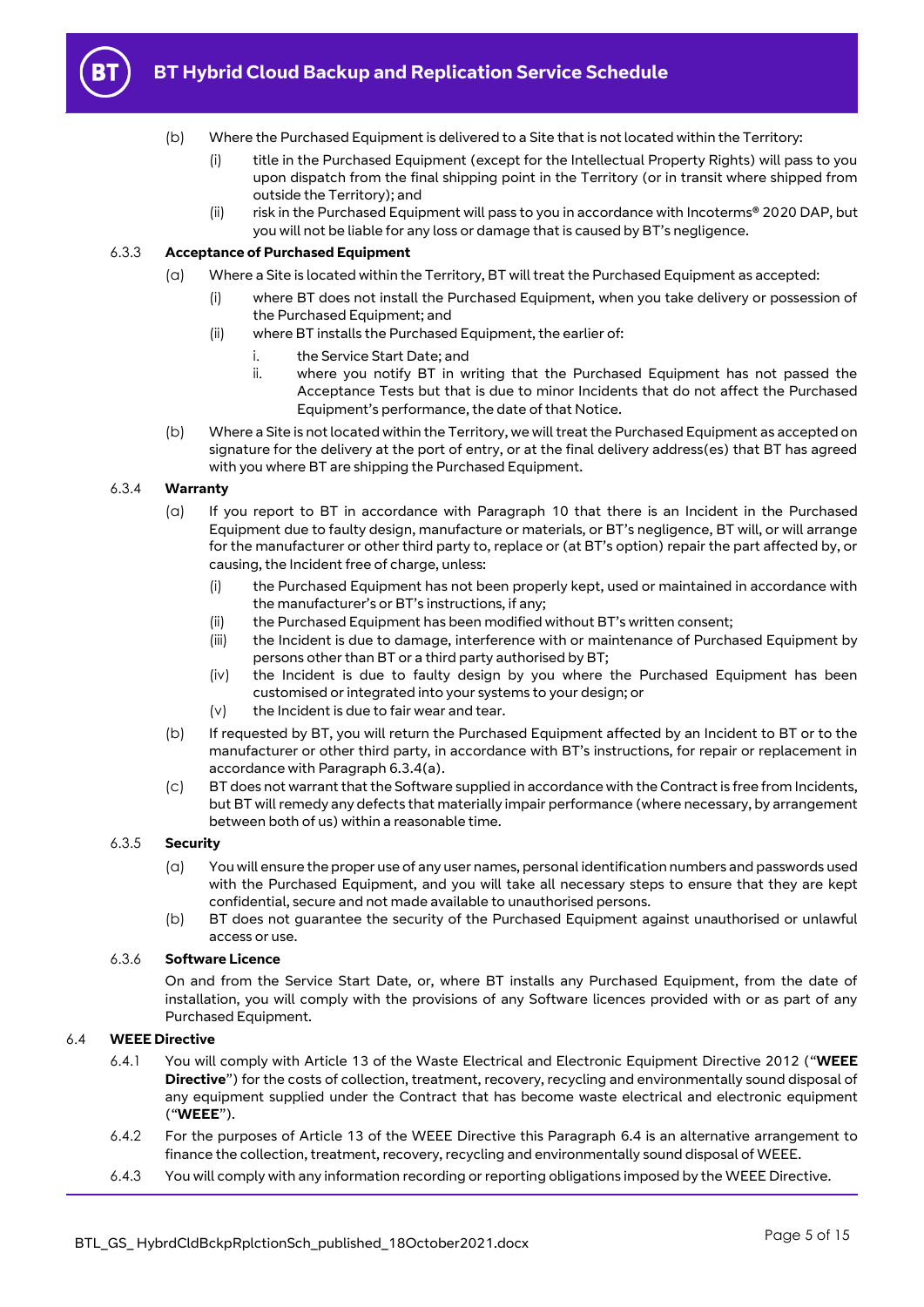

## 6.5 **Sale of Goods**

The UN Convention on Contracts for the International Sale of Goods will not apply to the Contract.

## <span id="page-5-0"></span>**7 Specific Terms**

## 7.1 **Changes**

7.1.1 BT may, at any time, make changes to the standards, operation procedures, accessibility periods, identification procedures, allocation and quantity of system resources, administrative and operative algorithms provided that any such changes do not have a material adverse impact on the Service.

#### <span id="page-5-1"></span>7.2 **Minimum Period of Service and Renewal Periods**

- 7.2.1 You may request an extension to the Service for a Renewal Period by Notice in writing to BT at least 90 days before the end of the Minimum Period of Service or Renewal Period ("**Notice of Renewal**").
- 7.2.2 If you issue a Notice of Renewal in accordance with Paragraph [7.2.1,](#page-5-1) BT will extend the Service for the Renewal Period and:
	- (a) BT will continue to provide the Service;
	- (b) the Charges applicable during the Minimum Period of Service will cease to apply and BT will invoice you the Charges set out in the renewal Order from expiry of the Minimum Period of Service; and
	- (c) both of us will continue to perform each of our obligations in accordance with the Contract.
- 7.2.3 If you do not issue a Notice of Renewal in accordance with Paragraph [7.2.1,](#page-5-1) BT will cease delivering the Service at the time of 23:59 on the last day of the Minimum Period of Service or subsequent Renewal Period.
- <span id="page-5-4"></span>7.2.4 BT may propose changes to this Schedule or the Charges (or both) by giving you Notice at least 90 days prior to the end of the Minimum Period of Service and each Renewal Period ("**Notice to Amend**").
- <span id="page-5-2"></span>7.2.5 Within 21 days of any Notice to Amend, you will provide BT Notice:
	- (a) agreeing to the changes BT proposed, in which case those changes will apply from the beginning of the following Renewal Period;
	- (b) requesting revisions to the changes BT proposed, in which case both of us will enter into good faith negotiations for the remainder of that Minimum Period of Service or Renewal Period, as applicable, and, if agreement is reached, the agreed changes will apply from the beginning of the following Renewal Period; or
	- (c) terminating the Contract at the end of the Minimum Period of Service or Renewal Period, as applicable.
- <span id="page-5-3"></span>7.2.6 If we have not reached agreement in accordance with Paragrap[h 7.2.5\(b\)](#page-5-2) by the end of the Minimum Period of Service or the Renewal Period, the terms of this Schedule will continue to apply from the beginning of the following Renewal Period unless you give Notice in accordance with Paragrap[h 7.2.5\(c\)](#page-5-3) or BT may give Notice of termination, in which case BT will cease delivering the Service at the time of 23:59 on the last day of the Minimum Period of Service or subsequent Renewal Period as applicable.

## 7.3 **Customer Target Date**

- 7.3.1 If you request a change to the Service or any part of the Service, then BT may revise the Customer Target Date to accommodate that change.
- 7.3.2 BT may expedite delivery of the Service for operational reasons or in response to a request from you, but this will not revise the Customer Target Date.

## 7.4 **IP Addresses**

- 7.4.1 Except for IP Addresses expressly registered in your name, all IP Addresses made available with the Service will at all times remain BT's property or the property of BT's suppliers and are non-transferable.
- 7.4.2 All of your rights to use IP Addresses will cease on termination or expiration of the Service.

## 7.5 **Invoicing**

- 7.5.1 Unless set out otherwise in any applicable Order, BT will invoice you for the following Charges in the amounts set out in any applicable Order:
	- (a) Installation Charges, on the Service Start Date, or where the installation period is estimated to be longer than one month, monthly in arrears starting from when you place an Order until the Service Start Date;
	- (b) Recurring Charges, except Usage Charges, monthly in advance and for any period where the Service is provided for less than one month, the Recurring Charges will be calculated on a daily basis;
	- (c) Usage Charges, monthly in arrears;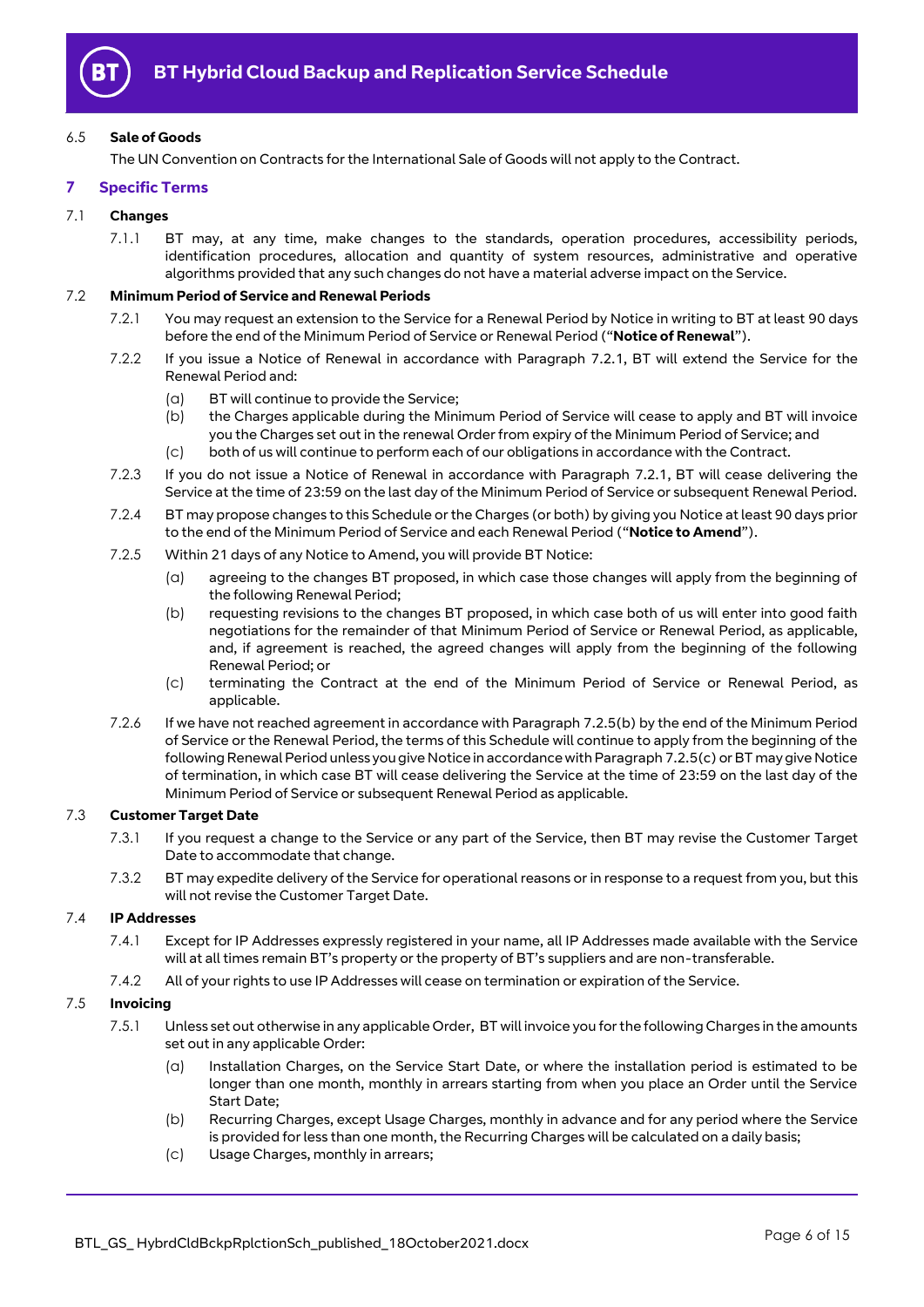

- (d) any Charges for any Purchased Equipment from the Service Start Date, and those Charges that will apply from the date you take delivery or possession of that Purchased Equipment;
- (e) Professional Services Charges;
- (f) De-installation Charges within 60 days of de-installation of the Service; and
- (g) any Termination Charges incurred in accordance with Paragrap[h 7.6](#page-6-0) upon termination of the relevant Service.
- 7.5.2 BT may invoice you for any of the following Charges in addition to those set out in any applicable Order:
	- (a) Charges for investigating Incidents that you report to BT where BT finds no Incident or that the Incident is caused by something for which BT is not responsible under the Contract;
	- (b) Charges for commissioning the Service in accordance with Paragrap[h 8.2](#page-7-3) outside of Local Contracted Business Hours;
	- (c) Charges for expediting provision of the Service at your request after BT has informed you of the Customer Target Date; and
	- (d) any other Charges as set out in any applicable Order or as otherwise agreed between both of us.

#### <span id="page-6-1"></span><span id="page-6-0"></span>7.6 **Termination Charges**

## 7.6.1 **Termination Charges**

If you terminate the Contract or the Service for convenience in accordance with Clause 17 of the General Terms you will pay BT:

- (a) all outstanding Charges or payments due and payable under the Contract;
- (b) De-installation Charges; and
- (c) any other Charges as set out in any applicable Order; and
- (d) any charges incurred by BT from a supplier as a result of the early termination of the Service.
- 7.6.2 In addition to the Charges set out at Paragrap[h 7.6.1](#page-6-1) above, if you terminate during the Minimum Period of Service or any Renewal Period, you will pay BT:
	- (a) for any parts of the Service that were terminated during the first 12 months of the Minimum Period of Service, Termination Charges, as compensation, equal to:
		- (i) 100 per cent of the Recurring Charges for any remaining months of the first 12 months of the Minimum Period of Service;
		- (ii) 20 per cent of the Recurring Charges for the remaining months, other than the first 12 months of the Minimum Period of Service; and
		- (iii) any waived Installation Charges;
- 7.6.1 for any parts of the Service that were terminated after the first 12 months of the Minimum Period of Service or during a Renewal Period, Termination Charges, as compensation, equal to 20 per cent of the Recurring Charges for any remaining months of the Minimum Period of Service or the Renewal Period; and

BT will refund to you any money you have paid in advance after deducting any Charges or other payments due to BT under the Contract.

## 7.7 **PCI DSS Compliance Obligations**

- 7.7.1 The Service is not compliant with PCI DSS and you will not use the Service for the processing, storage or transmission of any Cardholder Data or any data that is subject to PCI DSS.
- 7.7.2 You will indemnify BT for any Claims, losses, costs or liabilities that it incurs as a result of you storing, processing or transmitting data that is subject to PCI DSS.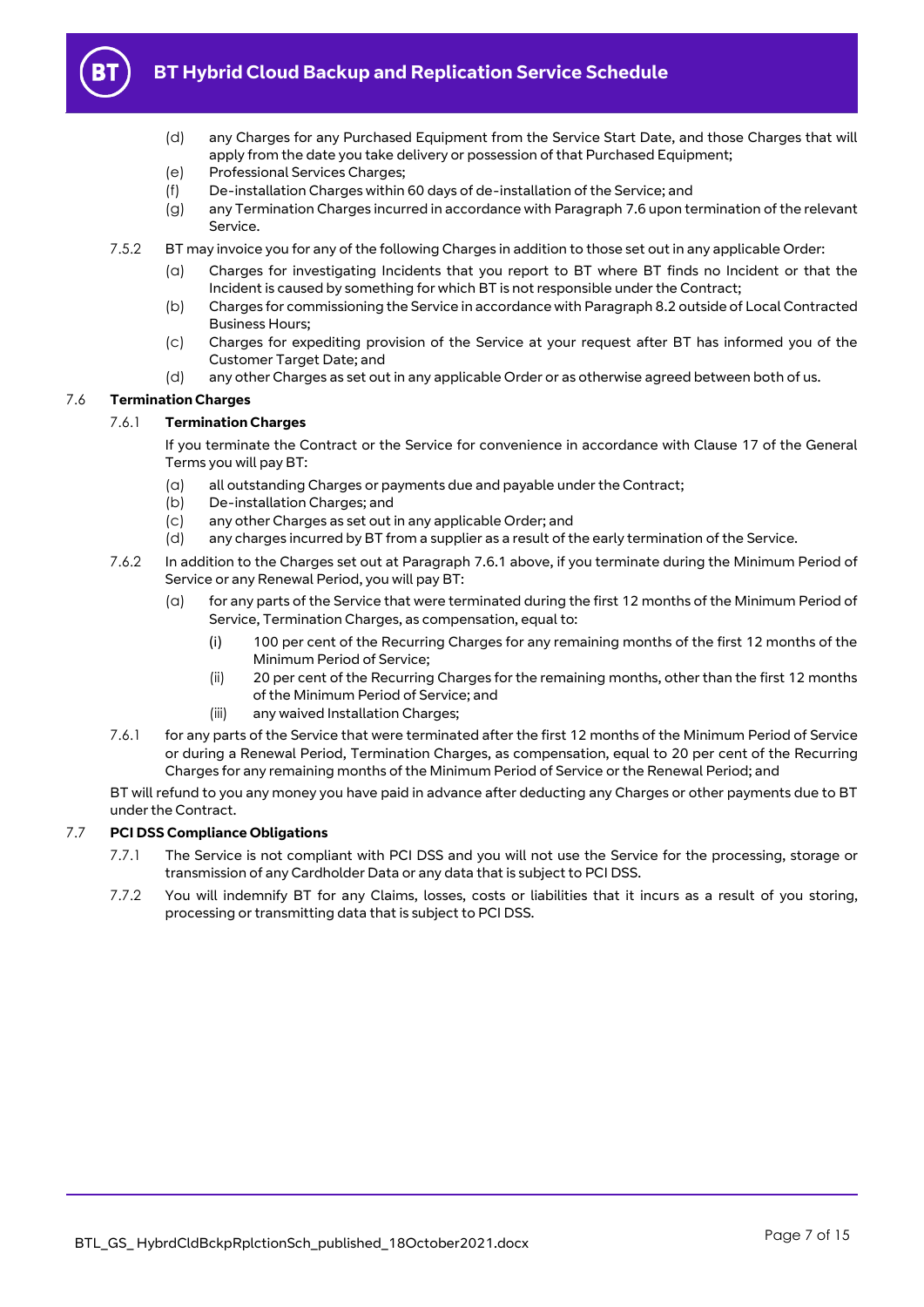

## <span id="page-7-0"></span>**Part B – Service Delivery and Management**

## <span id="page-7-1"></span>**8 BT's Obligations**

## 8.1 **Service Delivery**

Before the Service Start Date and, where applicable, throughout the provision of the Service, BT will:

- 8.1.1 provide you with contact details for the Service Desk;
- 8.1.2 comply with all reasonable health and safety rules and regulations and reasonable security requirements that apply at the Site(s) and that you have notified to BT in writing, but BT will not be liable if, as a result of any such compliance, BT is in breach of any of its obligations under this Contract;
- 8.1.3 provide guidance to you for the Customer Hosting Environment in order for you to run the Service; and
- 8.1.4 provide a design document capturing your installation architecture and configurations for your acceptance as set out in Paragrap[h 9.1.2](#page-7-4) below.

## <span id="page-7-5"></span><span id="page-7-3"></span>8.2 **Commissioning of the Service**

Before the Service Start Date, BT will:

- 8.2.1 configure the Service;
- 8.2.2 implement and configure Service Options you have ordered;
- 8.2.3 conduct a series of standard tests on the Service to ensure that it is configured correctly;
- 8.2.4 connect the Service to each Enabling Service; and
- 8.2.5 on the date that BT has completed the activities in this Paragraph [8.2,](#page-7-3) confirm to you that the Service is available for performance of any Acceptance Tests in accordance with Paragrap[h 9.2.](#page-8-0)

## <span id="page-7-8"></span><span id="page-7-6"></span>8.3 **During Operation**

On and from the Service Start Date, BT:

- 8.3.1 will respond and use reasonable endeavours to remedy an Incident without undue delay if BT detects or if you report an Incident;
- 8.3.2 will provide and maintain the BT Data Protection Platform for you to create or modify your Service within the limits that BT prescribes within the portal;
- 8.3.3 will provide you with online access to performance reports;
- 8.3.4 may carry out Maintenance from time to time and will use reasonable endeavours to inform you at least five Business Days before any Planned Maintenance on the Service, BT Equipment or Purchased Equipment, however, BT may inform you with less notice than normal where Maintenance is required in an emergency;
- 8.3.5 may, in the event of a security breach affecting the Service, require you to change any or all of your passwords;
- 8.3.6 will implement any change requests raised by you and as agreed between the Parties; and
- 8.3.7 will capacity manage your environment and raise utilisation alerts where BT recommends additional capacity to be procured by you.

## <span id="page-7-7"></span>8.4 **The End of the Service**

On expiry or termination of the Service by either of us, BT:

- 8.4.1 will provide configuration information relating to the Service provided at the Site(s) in a format that BT reasonably specifies;
- 8.4.2 may disconnect and remove any BT Equipment located at the Site(s); and
- 8.4.3 delete any Content that you have not removed from any BT Equipment or the Service in accordance with the terms of this Contract.

## <span id="page-7-2"></span>**9 Your Obligations**

## 9.1 **Service Delivery**

Before the Service Start Date and, where applicable, throughout the provision of the Service, you will:

- 9.1.1 Provide all information, in the specific format advised by BT, to enable BT to implement and configure the Service. This information will include, but not be limited to, your site information, networking (IP, VLAN, IPSec) details etc.
- <span id="page-7-4"></span>9.1.2 Accept the design document as referred to in Paragrap[h 8.1.4](#page-7-5) or recommend changes as necessary.
- 9.1.3 Provide BT with a technical Customer Contact who is able to help with information and make decisions related to the Service.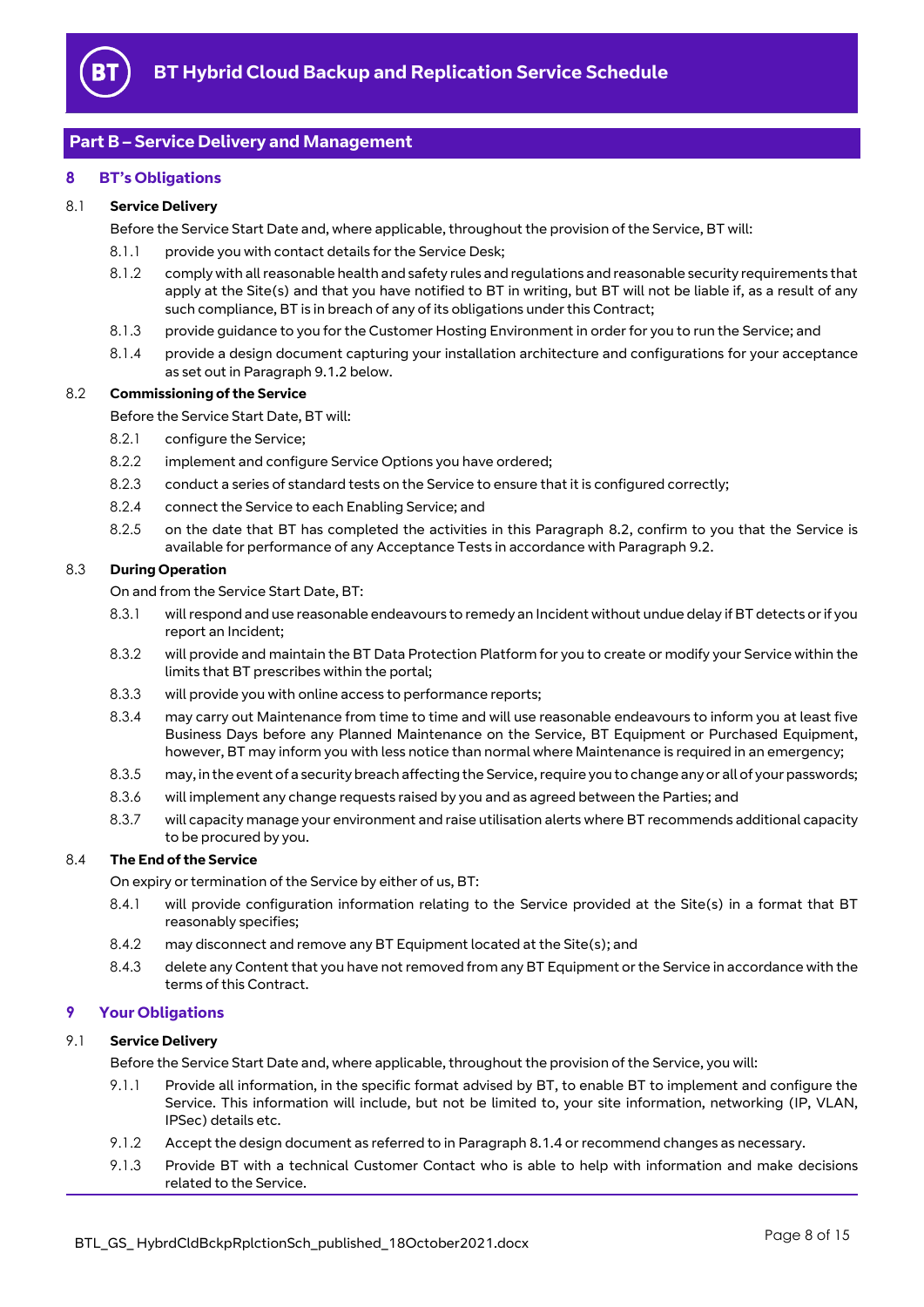

- 9.1.4 provide BT with access to any Site(s) or as otherwise agreed, to enable BT to set up, deliver and manage the Service;
- 9.1.5 provide BT with Notice of any health and safety rules and regulations and security requirements that apply at the Site(s);
- 9.1.6 ensure that the LAN protocols and applications you use are compatible with the Service;
- 9.1.7 prepare and maintain the Customer Hosting Environment, for the installation of BT Equipment and Purchased Equipment and supply of the Service, including:
	- (a) a suitable and safe operational environment for any BT Equipment or Purchased Equipment including all necessary trunking, conduits, cable trays, and telecommunications connection points in accordance with BT's reasonable instructions and applicable installation standards;
	- (b) take up or remove any fitted or fixed floor coverings, ceiling tiles and partition covers or provide any openings in buildings required to connect BT Equipment or Purchased Equipment to appropriate telecommunications facilities in time to allow BT to undertake any necessary installation or maintenance services;
	- (c) carry out any work that may be required after installation to make good any cosmetic damage caused during installation or maintenance;
	- (d) provide a secure, continuous power supply at the Site(s) for the operation and maintenance of the Service, BT Equipment or Purchased Equipment at such points and with such connections as BT specifies, and, in order to mitigate any interruption to the Service resulting from failure in the principal power supply, provide back-up power with sufficient capacity to conform to the standby requirements of the applicable standards;
	- (e) provide internal cabling between the BT Equipment and any Customer Equipment, as appropriate.
	- (f) implement any configurations at a networking and infra layer required by BT to provide you with the Service; and
	- (g) as may be otherwise advised by BT from time to time.
- 9.1.8 Provide BT with the necessary instructions that will apply in the event that BT provides a managed service as set out in either Paragraph[s 3.1](#page-1-7) o[r 3.2.](#page-1-8)
- 9.1.9 You will implement and manage your application level configurations within the Customer Hosting Environment.

## <span id="page-8-3"></span><span id="page-8-0"></span>9.2 **Acceptance Tests**

- 9.2.1 You will carry out the Acceptance Tests for the Service within five Business Days after receiving Notice from BT in accordance with Paragrap[h 8.2.5](#page-7-6) ("**Acceptance Test Period**").
- <span id="page-8-2"></span>9.2.2 The Service is accepted by you if you confirm acceptance in writing during the Acceptance Test Period or is treated as being accepted by you if you do not provide BT with Notice to the contrary by the end of the Acceptance Test Period.
- 9.2.3 Subject to Paragrap[h 9.2.4,](#page-8-1) the Service Start Date will be the earlier of the following:
	- (a) the date that you confirm or BT deems acceptance of the Service in writing in accordance with Paragrap[h 9.2.2;](#page-8-2) or
	- (b) the date of the first day following the Acceptance Test Period.
- <span id="page-8-1"></span>9.2.4 If, during the Acceptance Test Period, you provide BT Notice that the Acceptance Tests have not been passed, BT will remedy the non-conformance without undue delay and provide you Notice that BT has remedied the non-conformance and inform you of the Service Start Date.

## 9.3 **During Operation**

On and from the Service Start Date, you will:

- 9.3.1 ensure that Users report Incidents to the Customer Contact and not to the Service Desk;
- 9.3.2 ensure that the Customer Contact will take Incident reports from Users and pass these to the Service Desk using the reporting procedures agreed between both of us, and is available for all subsequent Incident management communications;
- 9.3.3 use the Service, including the BT Data Protection Platform, in accordance with BT's instructions;
- 9.3.4 ensure that the configurations you make on the Service are in line with your operational requirements and have no negative impact to your data protection and recovery status;
- 9.3.5 ensure that you regularly check the status of backups in the BT Data Protection Platform. You will report any failures that you identify as Incidents to the Service Desk in accordance with this Schedule;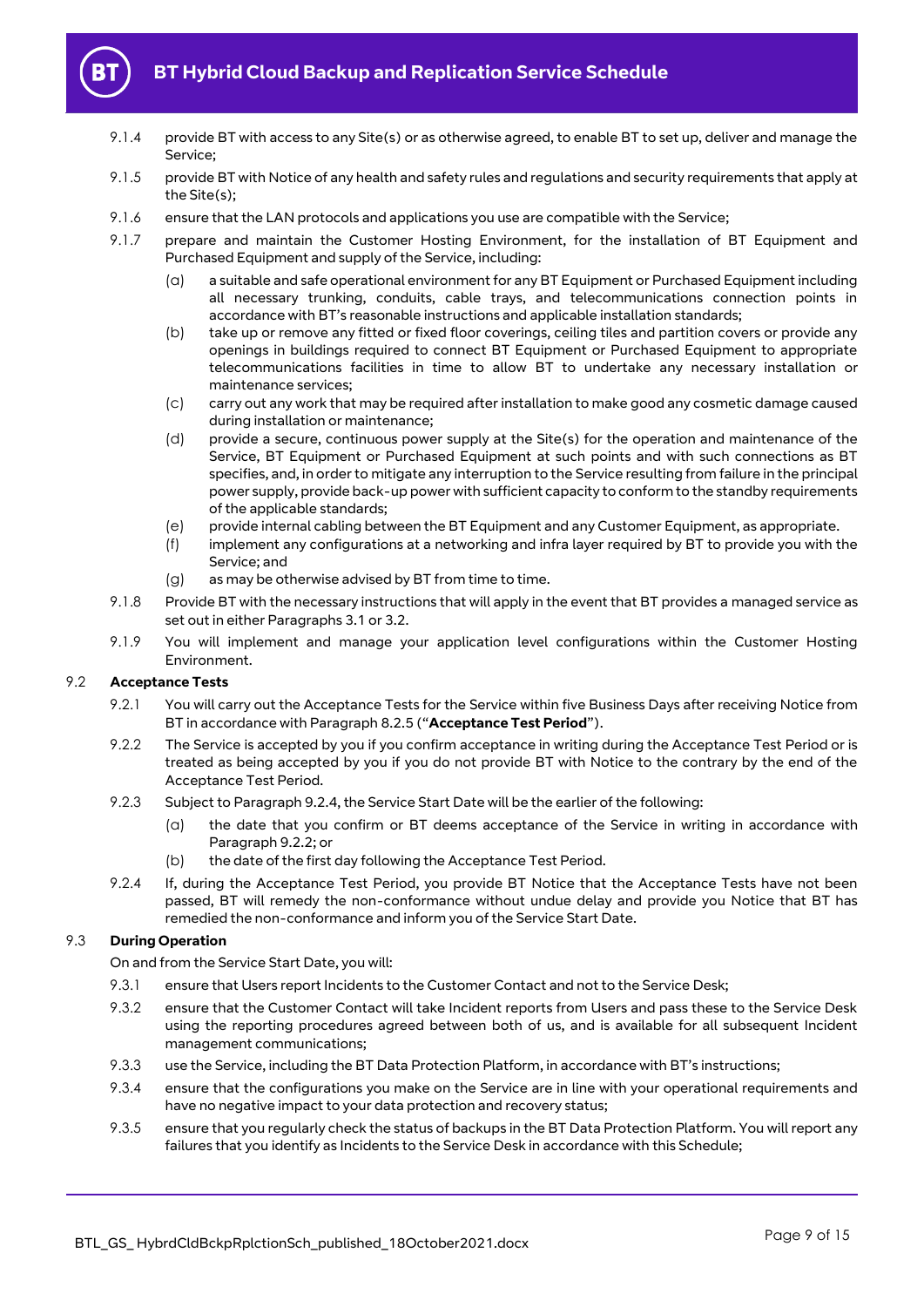

- 9.3.6 monitor and maintain any Customer Equipment connected to the Service or used in connection with a Service;
- 9.3.7 ensure that any Customer Equipment that is connected to the Service or that you use, directly or indirectly, in relation to the Service is:
	- (a) adequately protected against viruses and other breaches of security;
	- (b) technically compatible with the Service and will not harm or damage BT Equipment, or any of BT's suppliers' or subcontractors' network or equipment; and
	- (c) approved and used in accordance with relevant instructions, standards and Applicable Law and any safety and security procedures applicable to the use of that Customer Equipment;
- 9.3.8 immediately disconnect any Customer Equipment, or advise BT to do so at your expense, where Customer Equipment:
	- (a) does not meet any relevant instructions, standards or Applicable Law; or
	- (b) contains or creates material that is in breach of the Acceptable Use Policy and you are contacted by BT about such material,

and redress the issues with the Customer Equipment prior to reconnection to the Service;

- 9.3.9 distribute, manage and maintain access profiles, passwords and other systems administration information relating to the control of Users' access to the Service;
- 9.3.10 ensure the security and proper use of all valid User access profiles, passwords and other systems administration information used in connection with the Service and:
	- (a) immediately terminate access for any person who is no longer a User;
	- (b) inform BT immediately if a User's ID or password has, or is likely to, become known to an unauthorised person, or is being or may be used in an unauthorised way;
	- (c) take all reasonable steps to prevent unauthorised access to the Service;
	- (d) satisfy BT's security checks if a password is lost or forgotten; and
	- (e) change any or all passwords or other systems administration information used in connection with the Service if BT requests you to do so in order to ensure the security or integrity of the Service.
- <span id="page-9-4"></span>9.3.11 initiate measures of capacity upgrades on BT's recommendations in Paragraph [8.3.7;](#page-7-7) and
- 9.3.12 not allow any User specific subscription to be used by more than one individual User unless it has been reassigned in its entirety to another individual User, in which case you will ensure the prior User will no longer have any right to access or use the Service.

## 9.4 **The End of the Service**

On expiry or termination of the Service by either of us, you will:

- 9.4.1 provide BT with all reasonable assistance necessary to remove BT Equipment from the Site(s);
- 9.4.2 disconnect any Customer Equipment from BT Equipment located at the Site(s);
- 9.4.3 not dispose of or use BT Equipment other than in accordance with BT's written instructions or authorisation;
- 9.4.4 arrange for any BT Equipment located at the Site(s) to be returned to BT;
- 9.4.5 be liable for any reasonable costs of recovery that BT incurs in recovering the BT Equipment; and
- 9.4.6 migrate and permanently erase (by use of a method that does not cause damage to the Service, including any BT Equipment) all Content and any other data hosted on the BT Equipment or the Service at a mutually agreed date between us.

#### <span id="page-9-0"></span>**10 Notification of Incidents**

Where you become aware of an Incident:

- 10.1 the Customer Contact will report it to the Service Desk;
- <span id="page-9-1"></span>10.2 BT will give you a Ticket;
- <span id="page-9-2"></span>10.3 BT will inform you when it believes the Incident is cleared and will close the Ticket when:
	- 10.3.1 you confirm that the Incident is cleared within 24 hours after having been informed; or
	- 10.3.2 BT has attempted unsuccessfully to contact you, in the way agreed between both of us in relation to the Incident, and you have not responded within 24 hours following BT's attempt to contact you.
- <span id="page-9-3"></span>10.4 If you confirm that the Incident is not cleared within 24 hours after having been informed, the Ticket will remain open, and BT will continue to work to resolve the Incident.
- 10.5 Where BT becomes aware of an Incident, Paragraph[s 10.2,](#page-9-1) [10.3](#page-9-2) an[d 10.4](#page-9-3) will apply.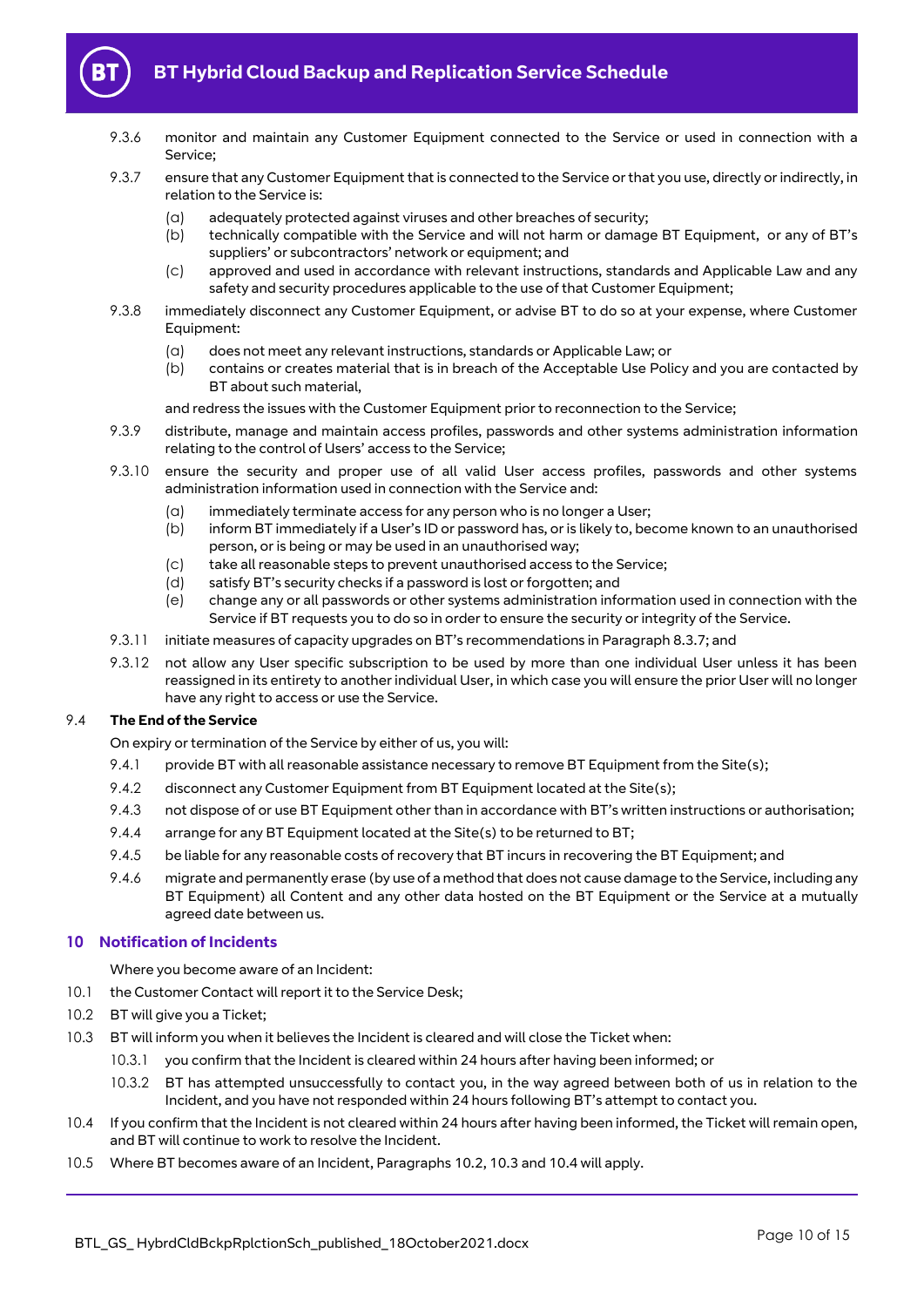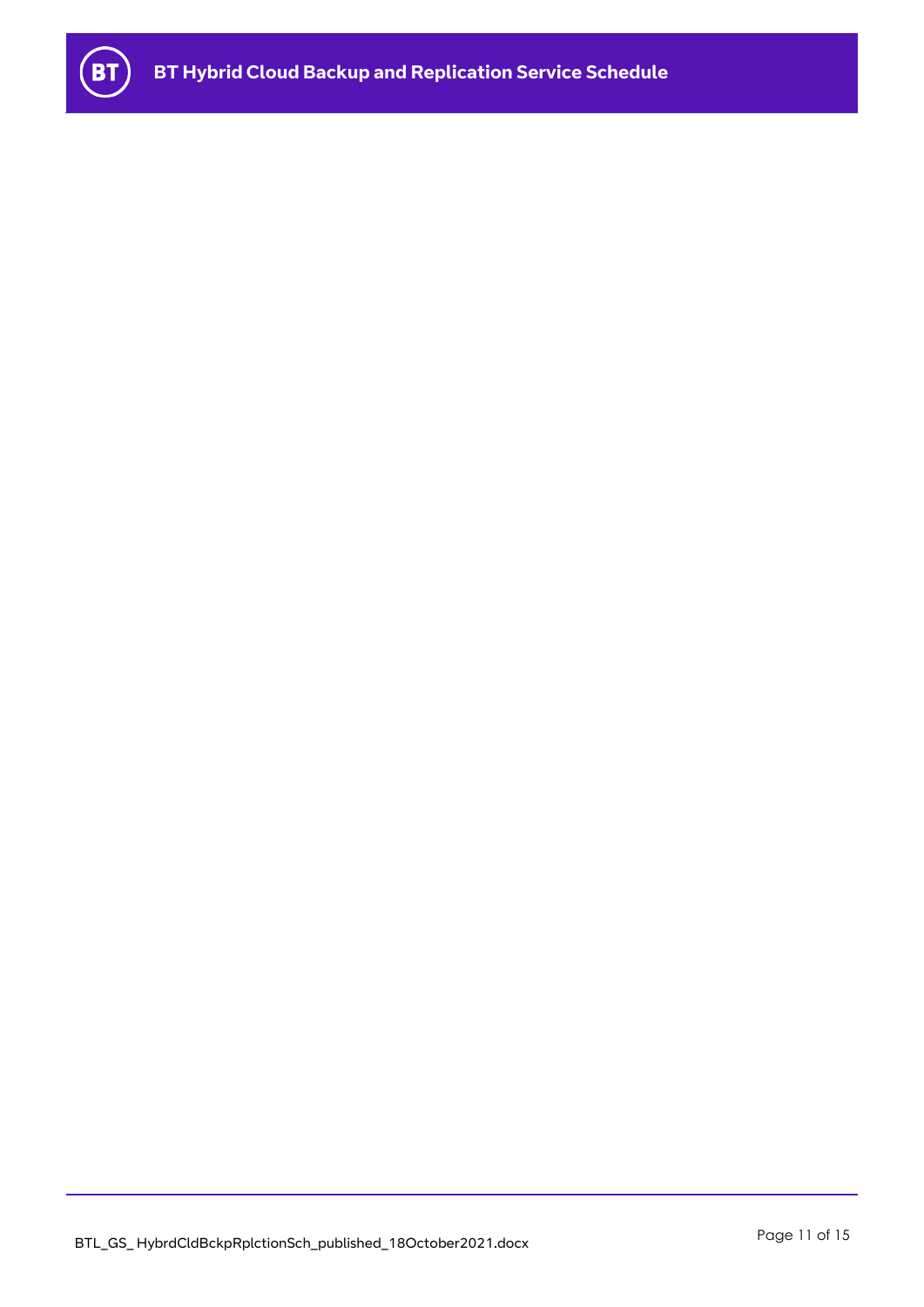

# <span id="page-11-0"></span>**Part C – Service Levels**

## <span id="page-11-1"></span>**11 Service Availability**

## <span id="page-11-4"></span>11.1 **Availability Service Level**

From the Service Start Date, BT will provide the Service with a target availability as set out in the table below ("**Availability Service Level**"):

| <b>Availability</b><br><b>Annual Target</b> | <b>Maximum</b><br>Annual<br><b>Availability</b><br><b>Downtime</b> | Maximum<br>Monthly<br>Availability<br><b>Downtime</b> | <b>Service Credit</b><br><b>Interval</b> |
|---------------------------------------------|--------------------------------------------------------------------|-------------------------------------------------------|------------------------------------------|
| $\geq$ 99.90%                               | 8 hours                                                            | 1 hour                                                | 1 hour                                   |

## <span id="page-11-5"></span>11.2 **Availability Service Credits**

- 11.2.1 If a Severity Level 1 Incident occurs, BT will measure the Availability Downtime for the Service starting from when you report or BT gives you notice of a Severity Level 1 Incident, and ending when BT closes the Incident in accordance with Paragrap[h 10.3.](#page-9-2)
- 11.2.2 BT will measure the Availability Downtime in units of full minutes for the Service.
- <span id="page-11-7"></span>11.2.3 BT will then calculate the cumulative Availability Downtime for the calendar months in which the Severity Level 1 Incident occurred ("**Cumulative Monthly Availability Downtime**").
- <span id="page-11-6"></span>11.2.4 If the Cumulative Monthly Availability Downtime of the Service exceeds the Maximum Monthly Availability Downtime, you may request Availability Service Credits for each Service Credit Interval of 4 per cent of the Monthly Recurring Charges for the relevant Service.

## <span id="page-11-2"></span>**12 Requests for Service Credits**

- <span id="page-11-3"></span>12.1 You may request applicable Service Credits within 28 days of the end of the calendar month in which a Severity Level 1 Incident occurred by providing details of the reason for the claim. Any failure by you to submit a request in accordance with this Paragraph [12.1](#page-11-3) will constitute a waiver of any claim for Service Credits for that calendar month.
- 12.2 Upon receipt of a valid request for Service Credits in accordance with Paragrap[h 12.1:](#page-11-3)
	- 12.2.1 BT will issue you with the applicable Service Credits by deducting those Service Credits from your invoice within two billing cycles of the request being received; and
	- 12.2.2 following expiry or termination of the Contract where no further invoices are due to be issued by BT, BT will pay you the Service Credits in a reasonable period of time.
- 12.3 Service Credits for all Service Levels will be aggregated and are available up to a maximum amount equal to 100 per cent of the monthly Recurring Charge for the affected Service.
- 12.4 All Service Levels and Service Credits will be calculated in accordance with information recorded by, or on behalf of, BT.
- 12.5 The Service Levels under this Schedule will not apply:
	- 12.5.1 in the event that Clause 8 or Clause 23 of the General Terms applies;
	- 12.5.2 during any trial period of the Service;
	- 12.5.3 to any failure of the Service due to matters beyond BT's reasonable control;
	- 12.5.4 where the Incident is a result of your breach of the terms of this Contract;
	- 12.5.5 during any scheduled downtime for Planned Maintenance (including emergency maintenance) or any other purpose agreed between us;
	- 12.5.6 to any delay relating to problems with or failure of the Internet;
	- 12.5.7 to any delay caused directly or indirectly by you;
	- 12.5.8 to an Incident caused by your failure to comply with any reasonable instruction from BT, including in relation to a capacity upgrade as set out in Paragrap[h 9.3.11;](#page-9-4)
	- 12.5.9 where there is interference caused by a third party;
	- 12.5.10 to an Incident that is due to incorrect configuration of the Service by you or any unauthorised activity or access taken by you;
	- 12.5.11 to any outage time as a result of the Service being suspended in accordance with the terms of the Contract;
	- 12.5.12 to any Incident that is due to incorrect information provided by you, or on behalf of you;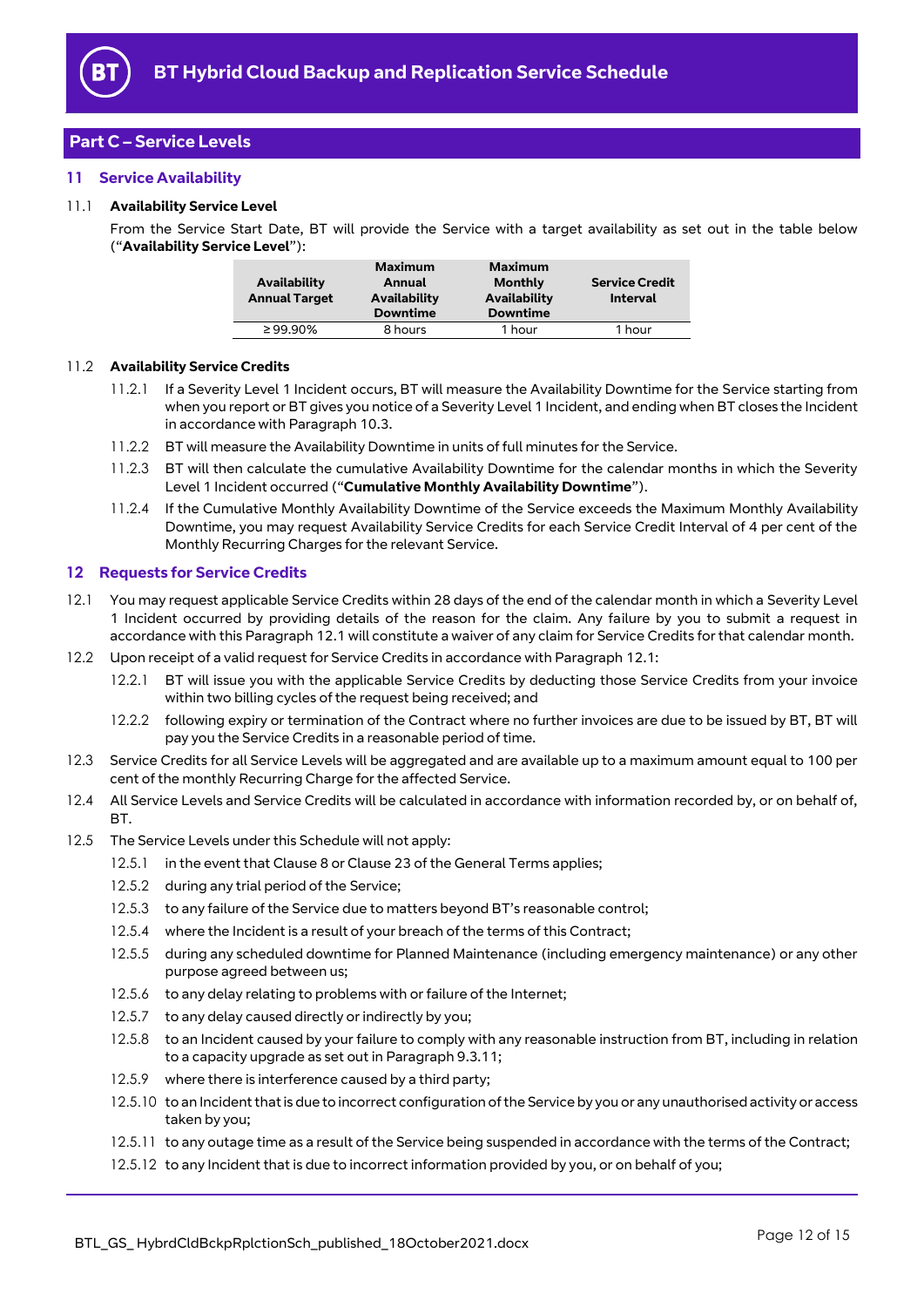

- 12.5.13 to any reported Incident where BT can find no fault; or
- 12.5.14 to faults in the Customer Hosting Environment.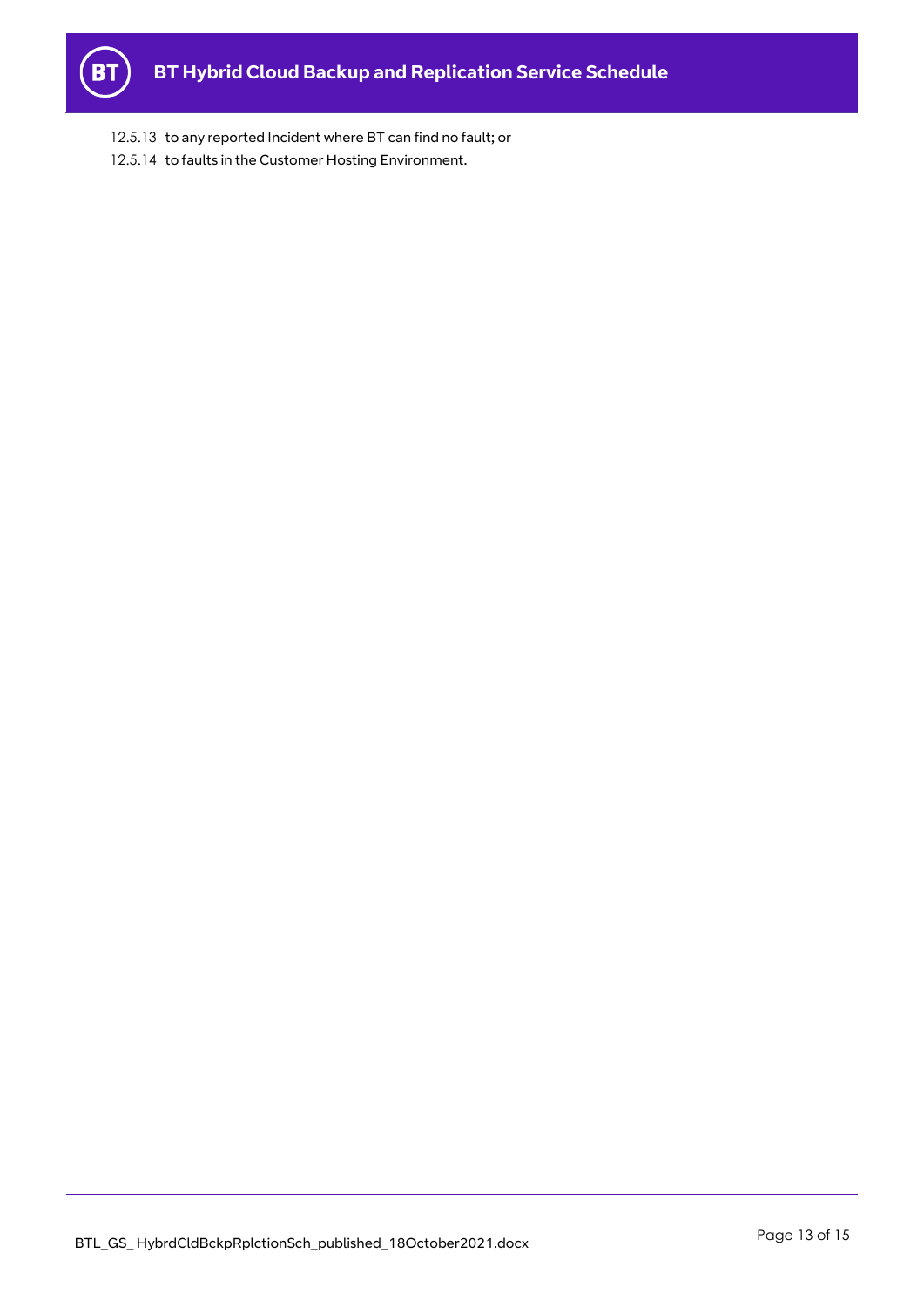

# <span id="page-13-0"></span>**Part D – Defined Terms**

## <span id="page-13-1"></span>**13 Defined Terms**

In addition to the defined terms in the General Terms, capitalised terms in this Schedule will have the below meanings (and in the case of conflict between these defined terms and the defined terms in the General Terms, these defined terms will take precedence for the purposes of this Schedule). BT has repeated some definitions in this Schedule that are already defined in the General Terms. This is to make it easier for you to find the definitions when reading this Schedule.

"**Acceptance Test Period**" has the meaning given in Paragrap[h 9.2.1.](#page-8-3)

"**Acceptance Tests**" means those objective tests conducted by you that when passed confirm that you accept the Service and that the Service is ready for use save for any minor non-conformities that will be resolved as an Incident in accordance with Paragrap[h 8.3.1.](#page-7-8)

"**Availability**" means the period of time when the Service is functioning.

"**Availability Annual Target**" has the meaning given in the table at Paragrap[h 11.1.](#page-11-4)

"**Availability Downtime**" means the period of time during which a Severity Level 1 Incident exists as measured by BT in accordance with Paragrap[h 11.2.1.](#page-11-5)

"**Availability Service Credit**" means the Service Credit available for a failure to meet the Availability Service Level, as set out in Paragrap[h 11.2.4.](#page-11-6)

"**Availability Service Level**" has the meaning given in in Paragrap[h 11.1.](#page-11-4)

"**BT Data Protection Platform**" means the self-service portal provided by BT.

"**Business Hours**" means between the hours of 0800 and 1700 in a Business Day.

"**Cardholder Data**" means the unique payment card number (typically for credit or debit cards) that identifies the issuer and the particular cardholder account.

"**Content**" means applications, data, information (including emails), video, graphics, sound, music, photographs, software or any other material.

"**Cumulative Monthly Availability Downtime**" has the meaning given in Paragrap[h 11.2.3.](#page-11-7)

"**Customer Equipment**" means any equipment including IT infrastructure, any Purchased Equipment and any software, other than BT Equipment, used by you in connection with a Service.

**"Customer Hosting Environments"** means the hosting facility and your Customer Equipment, located at your or a third party datacentre, that you provide.

"**DAP**" means Delivered at Place as defined in Incoterms® 2010.

"**De-installation Charges**" means the charges payable by you on de-installation of the Service that are equal to the then current rates for Installation Charges on the date of de-installation.

"**Enabling Service**" has the meaning given in Paragrap[h 5.1.](#page-2-3)

"**General Terms**" means the general terms to which this Schedule is attached or can be found a[t www.bt.com/terms,](http://www.bt.com/terms) and that form part of the Contract.

"**Incident**" means an unplanned interruption to, or a reduction in the quality of, the Service or particular element of the Service.

"**Incoterms® 2020**" means the International Commercial Terms, which are a series of pre-defined commercial terms published by the International Chamber of Commerce and are a trademark of the International Chamber of Commerce.

**"Infrastructure as a Service"** means the virtual machines, assets, networks, systems or other virtual infrastructure that you use in connection with your Services, as may be provided by BT or third parties.

"**Installation Charges**" means those Charges set out in any applicable Order in relation to installation of the Service or any Purchased Equipment, Customer Equipment or BT Equipment as applicable.

"**Internet**" means a global system of interconnected networks that use a standard Internet Protocol to link devices worldwide.

"**Internet Protocol**" or "**IP**" means a communications protocol for devices connected to the Internet that specifies the format for addresses and units of transmitted data.

"**IP Address**" means a unique number on the Internet of a network card or controller that identifies a device and is visible by all other devices on the Internet.

"**Local Area Network**" or "**LAN**" means the infrastructure that enables the ability to transfer IP services within Site(s) (including data, voice and video conferencing services).

"**Local Contracted Business Hours**" means the times during which maintenance of any Access Line is provided, which are Business Hours unless set out otherwise in any applicable Order.

"**Maximum Annual Availability Downtime**" has the meaning given in the table at Paragrap[h 11.1.](#page-11-4)

"**Maximum Monthly Availability Downtime**" has the meaning given in the table at Paragrap[h 11.1.](#page-11-4)